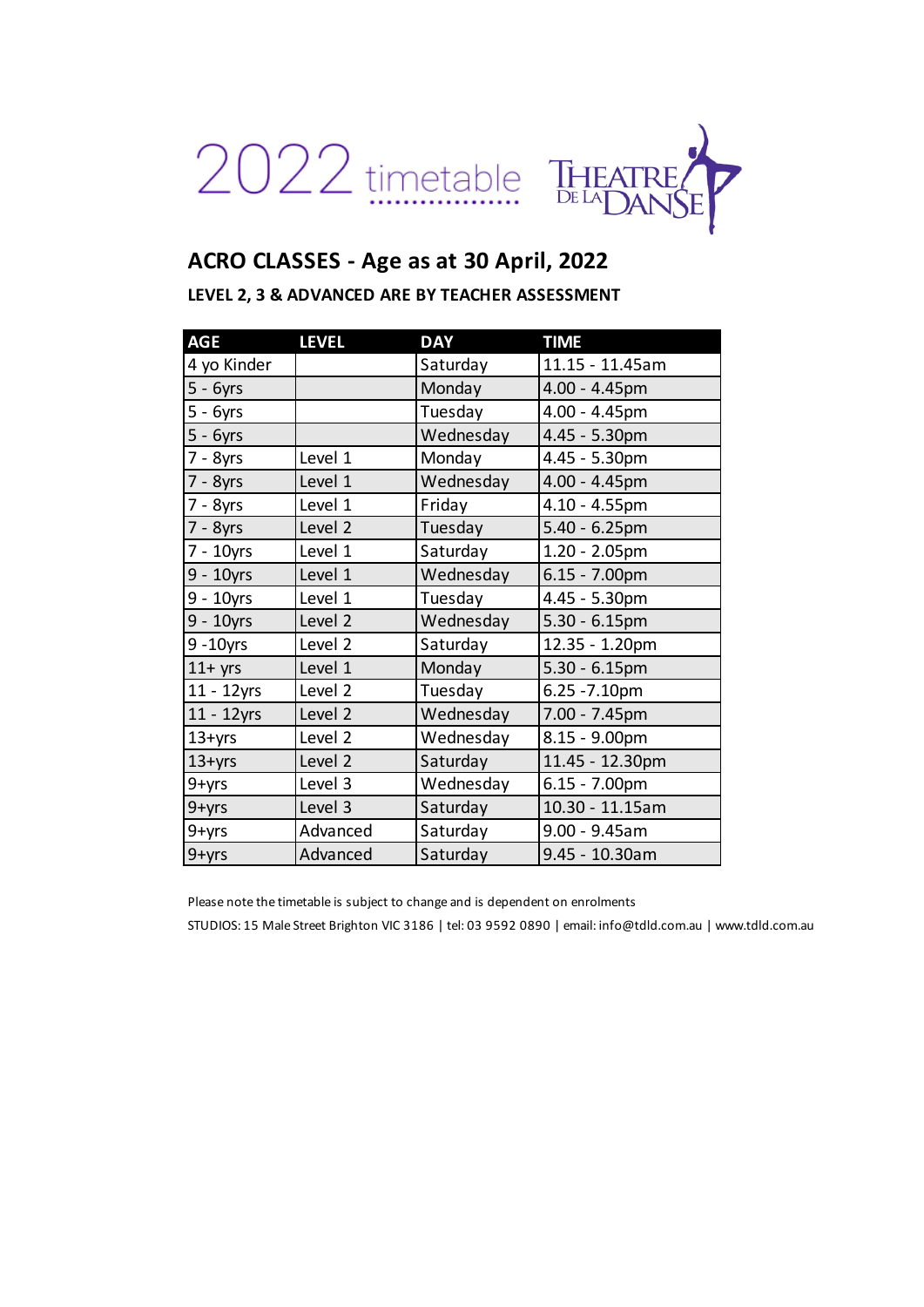



## **BALLET CLASSES - Age as at 30 April, 2022**

| <b>AGE</b>                                | LEVEL/GRADE                                  | <b>DAY</b> | <b>TIME</b>                 |
|-------------------------------------------|----------------------------------------------|------------|-----------------------------|
| Prep at school in 2022                    | Pre-Primary RAD                              | Tuesday    | 4.00 - 4.45pm               |
| Prep at school in 2022                    | Pre-Primary RAD                              |            | Wednesday $ 4.00 - 4.45$ pm |
| Grade 1 at school in 2022 Pre-Primary RAD |                                              | Saturday   | 10.00 - 10.45am             |
| Grade 1 at school in 2022                 | <b>Primary RAD</b>                           | Tuesday    | $5.30 - 6.15$ pm            |
| Grade 1 at school in 2022                 | <b>Primary RAD</b>                           |            | Wednesday   5.30 - 6.15pm   |
| Grade 2 at school in 2022                 | <b>Primary RAD</b>                           | Saturday   | 11.30 - 12.15pm             |
| Grade 2 at school in 2022                 | Grade 1 RAD                                  | Thursday   | $4.00 - 5.00$ pm            |
| By Teacher assessment                     | Grade 1 RAD                                  | Saturday   | 8.55 - 9.55am               |
| By Teacher assessment                     | Grade 2 RAD                                  | Monday     | 4.00 - 5.00pm               |
| By Teacher assessment                     | Grade 2 RAD                                  | Saturday   | 10.45 - 11.45am             |
| By Teacher assessment                     | Grade 3 RAD                                  | Monday     | $5.00 - 6.00$ pm            |
| By Teacher assessment                     | Grade 3 RAD                                  | Saturday   | 8.45 - 9.45am               |
| $10+$ yrs                                 | <b>Recreational Ballet</b>                   | Monday     | $6.15 - 7.00$ pm            |
| By Teacher assessment                     | Grade 4 RAD                                  | Thursday   | $5.00 - 6.00$ pm            |
| By Teacher assessment                     | Grade 4 RAD                                  | Saturday   | 10.50 - 11.50am             |
| By Teacher assessment                     | Grade 5 RAD                                  | Monday     | $4.15 - 5.15$ pm            |
| By Teacher assessment                     | Grade 5 RAD                                  | Saturday   | 9.45 - 10.45am              |
| Grade 4 RAD & up                          | PBT - Progressing Ballet Technique           | Saturday   | $3.05 - 3.35$ pm            |
| By Teacher assessment                     | Grade 6 RAD                                  | Monday     | $5.15 - 6.15$ pm            |
| By Teacher assessment                     | Grade 6 RAD                                  | Saturday   | $1.05 - 2.05$ pm            |
| By Teacher assessment                     | Grade 7 RAD                                  | Thursday   | $7.10 - 8.10$ pm            |
| By Teacher assessment                     | Grade 7 RAD                                  | Saturday   | $4.05 - 5.05$ pm            |
| By Teacher assessment                     | Grade 8 - 1st year RAD                       | Monday     | $7.00 - 8.00pm$             |
| By Teacher assessment                     | Grade 8 - 2nd year RAD                       | Monday     | $6.45 - 7.45$ pm            |
| By Teacher assessment                     | Inter Foundation 1st & 2nd year RAD   Monday |            | $4.15 - 5.15$ pm            |
| By Teacher assessment                     | Inter Foundation 2nd year RAD                | Thursday   | $6.00 - 7.00$ pm            |
| By Teacher assessment                     | Intermediate 1st year RAD                    | Monday     | $5.15 - 6.15$ pm            |
| By Teacher assessment                     | Intermediate 1st year RAD                    | Tuesday    | $5.00 - 6.15$ pm            |
| By Teacher assessment                     | Intermediate 2nd year RAD                    | Monday     | 7.45 - 8.45pm               |
| By Teacher assessment                     | Intermediate 2nd year RAD                    | Tuesday    | $6.15 - 7.30$ pm            |
| By Teacher assessment                     | <b>Advanced Foundation RAD</b>               | Tuesday    | 7.30 - 8.30pm               |
| By Teacher assessment                     | <b>Advanced Foundation RAD</b>               | Thursday   | $8.10 - 9.10$ pm            |
| 11+yrs with experience                    | Repoertoire RAD 11+yrs                       | Wednesday  | $7.15 - 8.00 \text{pm}$     |
| 15+yrs with experience                    | Repertoire RAD 15+yrs Advanced               | Wednesday  | 8.00 - 9.00pm               |
| Grade 6 RAD & up                          | Pointe - if approved                         | Monday     | $6.15 - 6.45$ pm            |
| Grade 6 RAD & up                          | Pointe - if approved                         | Saturday   | $3.35 - 4.05$ pm            |
| Pre-Professional Ballet                   | By invitation/audition - Year 9 & up         | Saturday   | $4.05 - 5.35$ pm            |

Please note the timetable is subject to change and is dependent on enrolments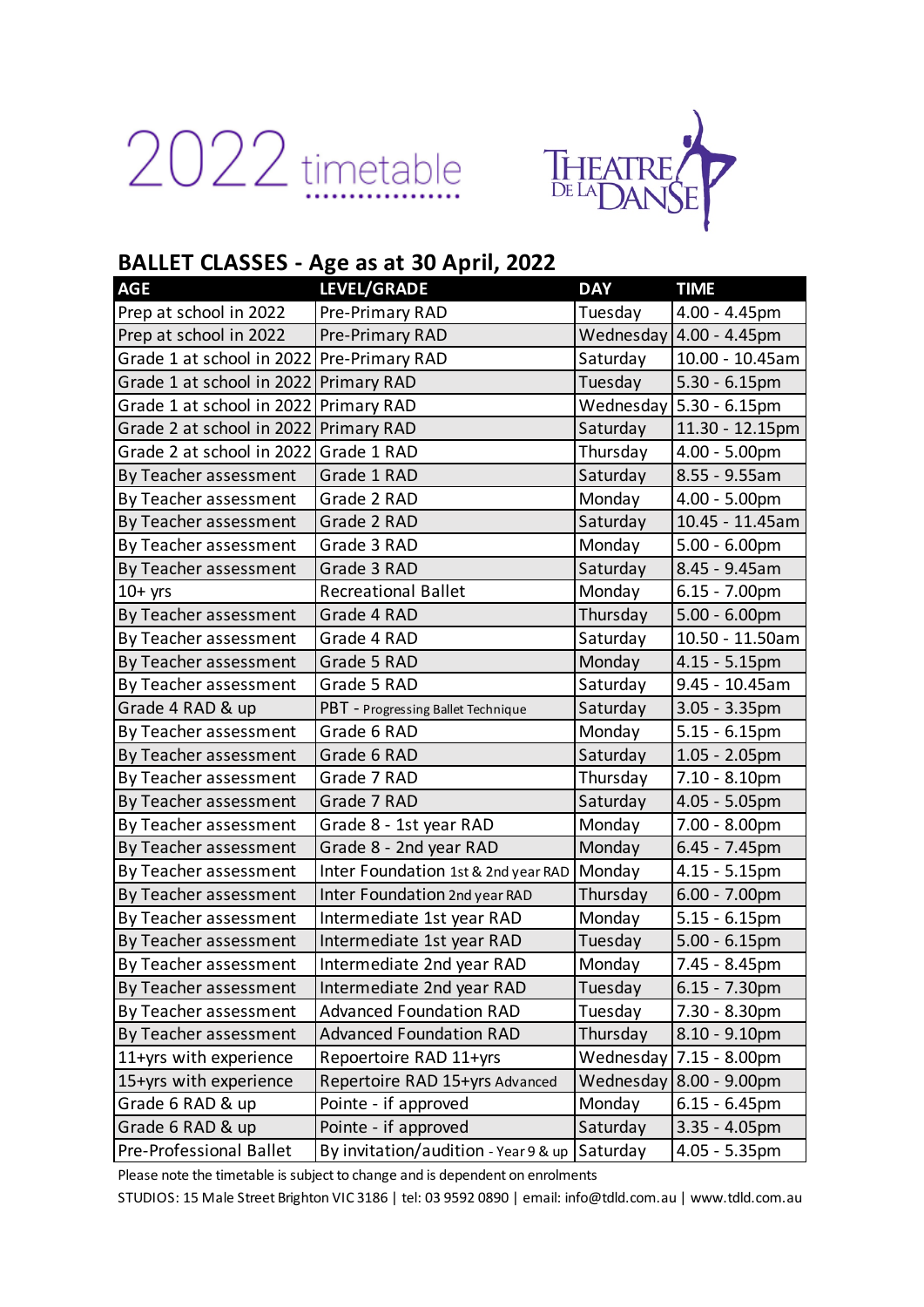2022 timetable THEATRE



| <b>AGE</b>  | <b>LEVEL</b> | <b>DAY</b> | <b>TIME</b>      |
|-------------|--------------|------------|------------------|
| $5 - 6$ yrs |              | Tuesday    | 4.45 - 5.30pm    |
| $5 - 6$ yrs |              | Wednesday  | 4.45 - 5.30pm    |
| $5 - 6$ yrs |              | Saturday   | 10.45 - 11.30am  |
| 7 - 8 yrs   |              | Tuesday    | $4.10 - 4.55$ pm |
| 7 - 8 yrs   |              | Wednesday  | 4.00 - 4.45pm    |
| 7 - 8 yrs   |              | Friday     | 4.55 - 5.40pm    |
| 7 - 8 yrs   |              | Saturday   | 11.45 - 12.30pm  |
| 9 - 10 yrs  |              | Tuesday    | $5.45 - 6.30pm$  |
| 9 - 10 yrs  |              | Tuesday    | $6.15 - 7.00$ pm |
| 9 - 10 yrs  |              | Saturday   | 11.50 - 12.35pm  |
| 11 - 12 yrs |              | Wednesday  | $5.30 - 6.15$ pm |
| 11 - 12 yrs |              | Saturday   | $2.05 - 2.50pm$  |
| 11 - 12 yrs | Advanced     | Thursday   | 4.55 - 5.40pm    |
| $12+$ yrs   | Broadway     | Friday     | $5.05 - 6.05$ pm |
| $13+$ yrs   | Inter        | Tuesday    | 7.30 - 8.30pm    |
| $13+$ yrs   |              | Wednesday  | 8.00 - 9.00pm    |
| 13 - 15 yrs | Advanced     | Saturday   | $1.05 - 2.05$ pm |
| $16+$ yrs   | Advanced     | Thursday   | $7.10 - 8.10$ pm |

# **JAZZ CLASSES - Age as at 30 April, 2022**

### **HIPHOP CLASSES - Age as at 30 April, 2022**

| <b>AGE</b>     | <b>DAY</b> | TIME             |
|----------------|------------|------------------|
| $5 - 6$ yrs    | Thursday   | $4.15 - 5.00$ pm |
| 7 - 8 yrs      | Thursday   | $5.00 - 5.45$ pm |
| 9 - 10 yrs     | Wednesday  | $5.30 - 6.15$ pm |
| 11 - 12 yrs    | Wednesday  | $6.15 - 7.00$ pm |
| $13+$ yrs      | Wednesday  | 7.15 - 8.00pm    |
| $13 + yrs$     | Thursday   | $6.00 - 6.45$ pm |
| 5 - 6 yrs Boys | Friday     | 4.00 - 4.45pm    |
| 7 - 9 yrs Boys | Friday     | 4.45 - 5.30pm    |
| 10+ yrs Boys   | Friday     | $5.30 - 6.15$ pm |
| *Boys Crew     | Friday     | $6.15 - 6.45$ pm |

\* by invitation

Please note the timetable is subject to change and is dependent on enrolments STUDIOS: 15 Male Street Brighton VIC 3186 | tel: 03 9592 0890 | email: info@tdld.com.au | www.tdld.com.au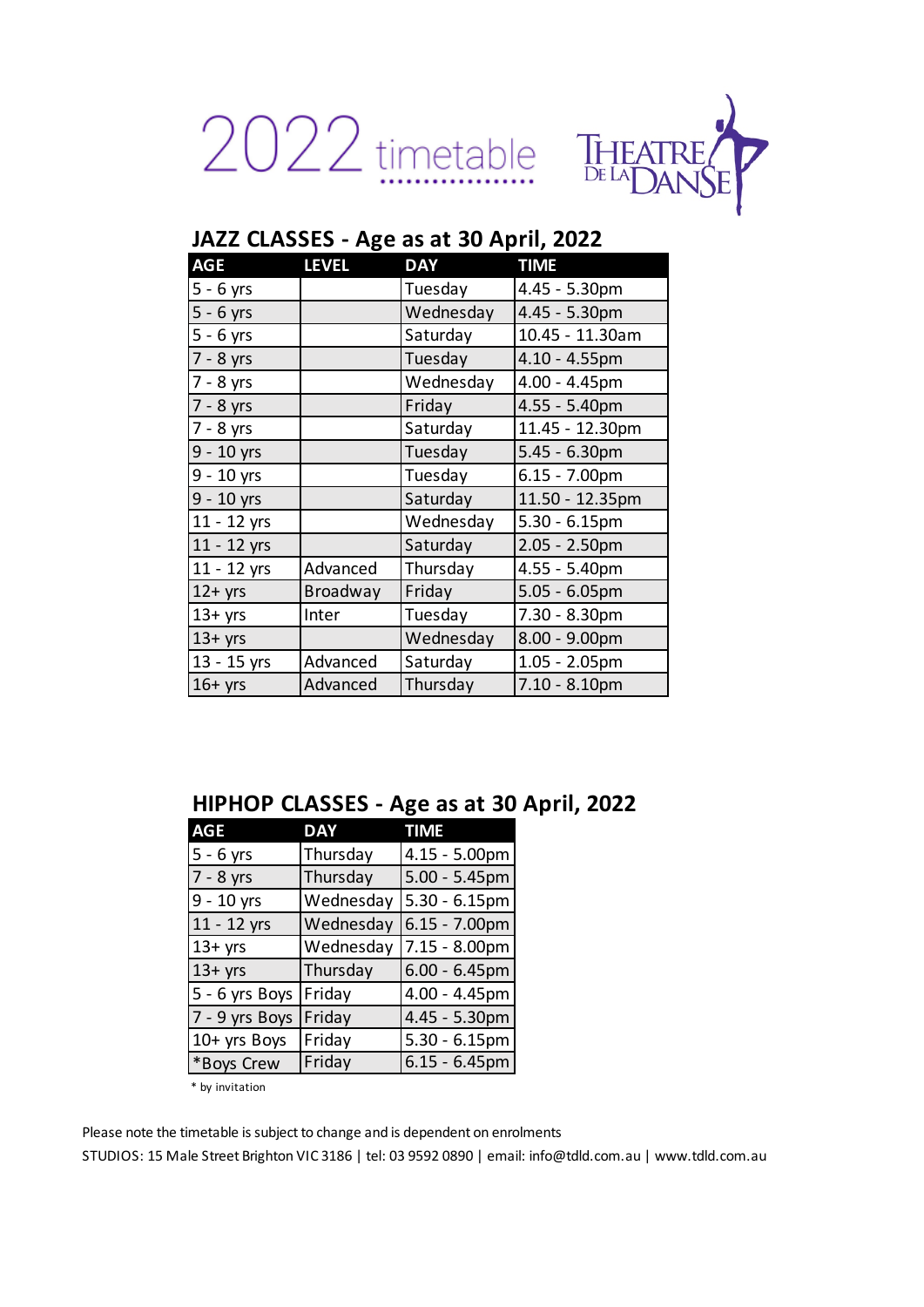2022 timetable



# **CONTEMPORARY CLASSES - Age as at 30 April, 2022**

| <b>AGE</b>  | <b>LEVEL</b> | <b>DAY</b> | <b>TIME</b>      |
|-------------|--------------|------------|------------------|
| $7 - 8$ yrs |              | Tuesday    | 4.55 - 5.40pm    |
| $7 - 8$ yrs |              | Wednesday  | 4.45 - 5.30pm    |
| 9 - 10 yrs  |              | Wednesday  | 4.45 - 5.30pm    |
| 9 - 10 yrs  |              | Saturday   | 9.55 - 10.40am   |
| 11 - 12 yrs |              | Friday     | $6.05 - 6.50$ pm |
| 11 - 12 yrs |              | Saturday   | $2.50 - 3.35$ pm |
| 11 - 12 yrs | Advanced     | Thursday   | 4.10 - 4.55pm    |
| $13 + yrs$  | Inter        | Tuesday    | $6.30 - 7.30$ pm |
| $13+$ yrs   |              | Wednesday  | $6.15 - 7.15$ pm |
| $13 + yrs$  | Inter        | Friday     | 4.05 - 5.05pm    |
| 13 - 15 yrs | Advanced     | Saturday   | $2.05 - 3.05$ pm |
| $16+$ yrs   | Advanced     | Thursday   | $6.00 - 7.00$ pm |

# **TAP CLASSES - Age as at 30 April, 2022**

| AGE         | <b>LEVEL</b> | <b>DAY</b> | TIME             |
|-------------|--------------|------------|------------------|
| $5 - 8$ yrs |              | Wednesday  | $4.00 - 4.45$ pm |
| $9 + yrs$   |              | Friday     | $4.10 - 4.55$ pm |
| $13+$ yrs   | Inter        | Friday     | 4.55 - 5.40pm    |
| $15+$ yrs   | Advanced     | Friday     | 5.40 - 6.40pm    |

# **COMP TEAMS - Age as at 1 January, 2022**

| <b>AGE</b>                          | LEVEL                | <b>DAY</b> | <b>TIME</b>     |
|-------------------------------------|----------------------|------------|-----------------|
| 11 & Under By audition Thursday     |                      |            | $4.00 - 5.00pm$ |
| 13 & Under   By audition   Thursday |                      |            | $6.00 - 7.00pm$ |
| Open Age                            | By audition Thursday |            | $5.00 - 6.00pm$ |

Please note the timetable is subject to change and is dependent on enrolments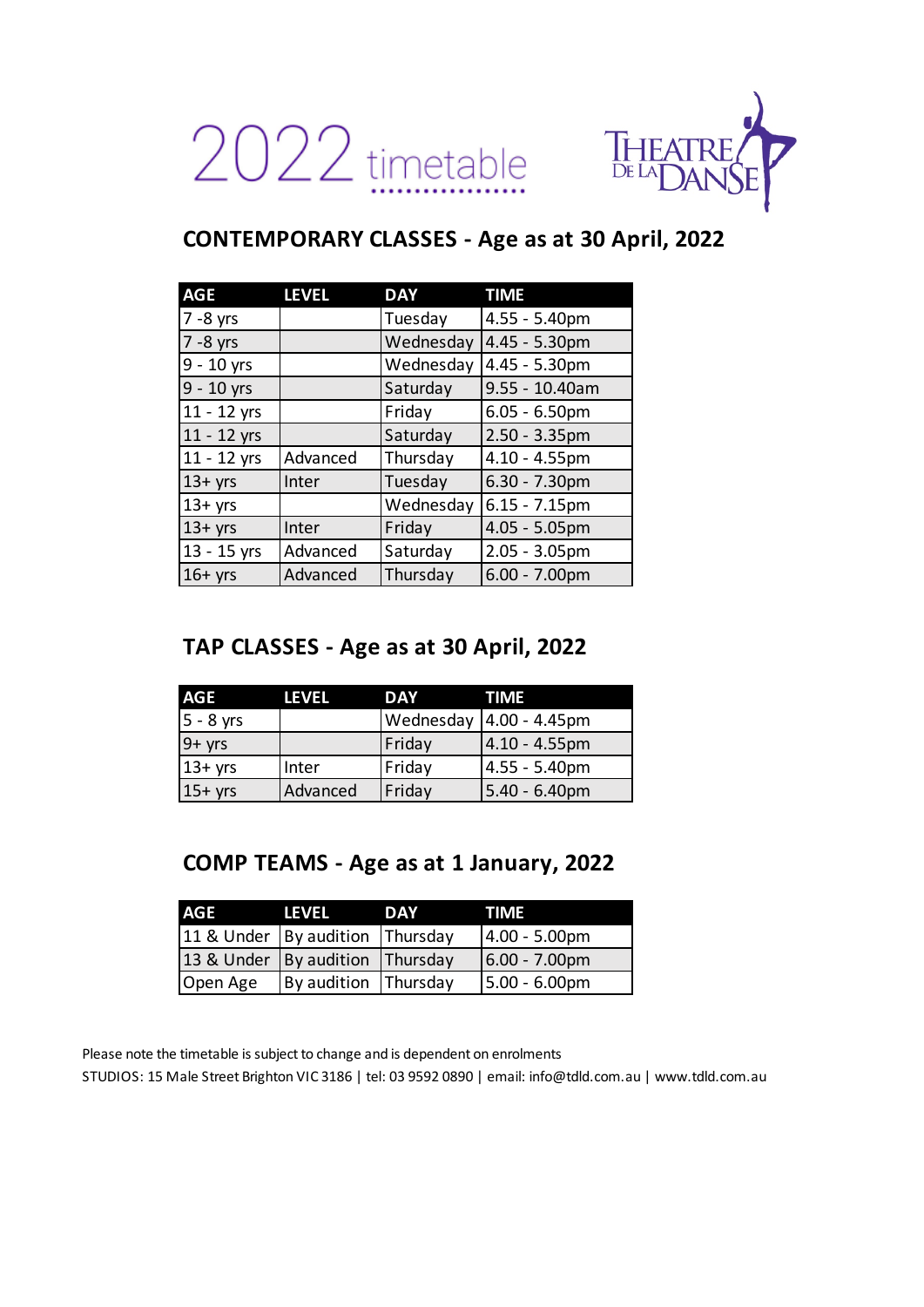



## **VCE DANCE**

| <b>UNIT</b> | LEVEL                      | DAY    | TIME              |
|-------------|----------------------------|--------|-------------------|
| 1&2         | Year 10 or 11 at<br>school | Monday | $6.00 - 8.00pm$   |
| 3 & 4       | Year 11 or 12 at<br>school | Monday | $ 7.00 - 9.00$ pm |

## **ADULT CLASSES**

| <b>STYLE</b> | <b>LEVEL</b>                  | DAY      | TIME               |
|--------------|-------------------------------|----------|--------------------|
|              | Adult Ballet   Inter/Advanced | Tuesday  | $9.15 - 10.45$ am  |
|              | Adult Ballet   Inter/Advanced | Thursday | $9.10 - 10.15$ am  |
|              | Adult Ballet Silver Swans     | Thursday | $10.15 - 11.15$ am |

Please note the timetable is subject to change and is dependent on enrolments